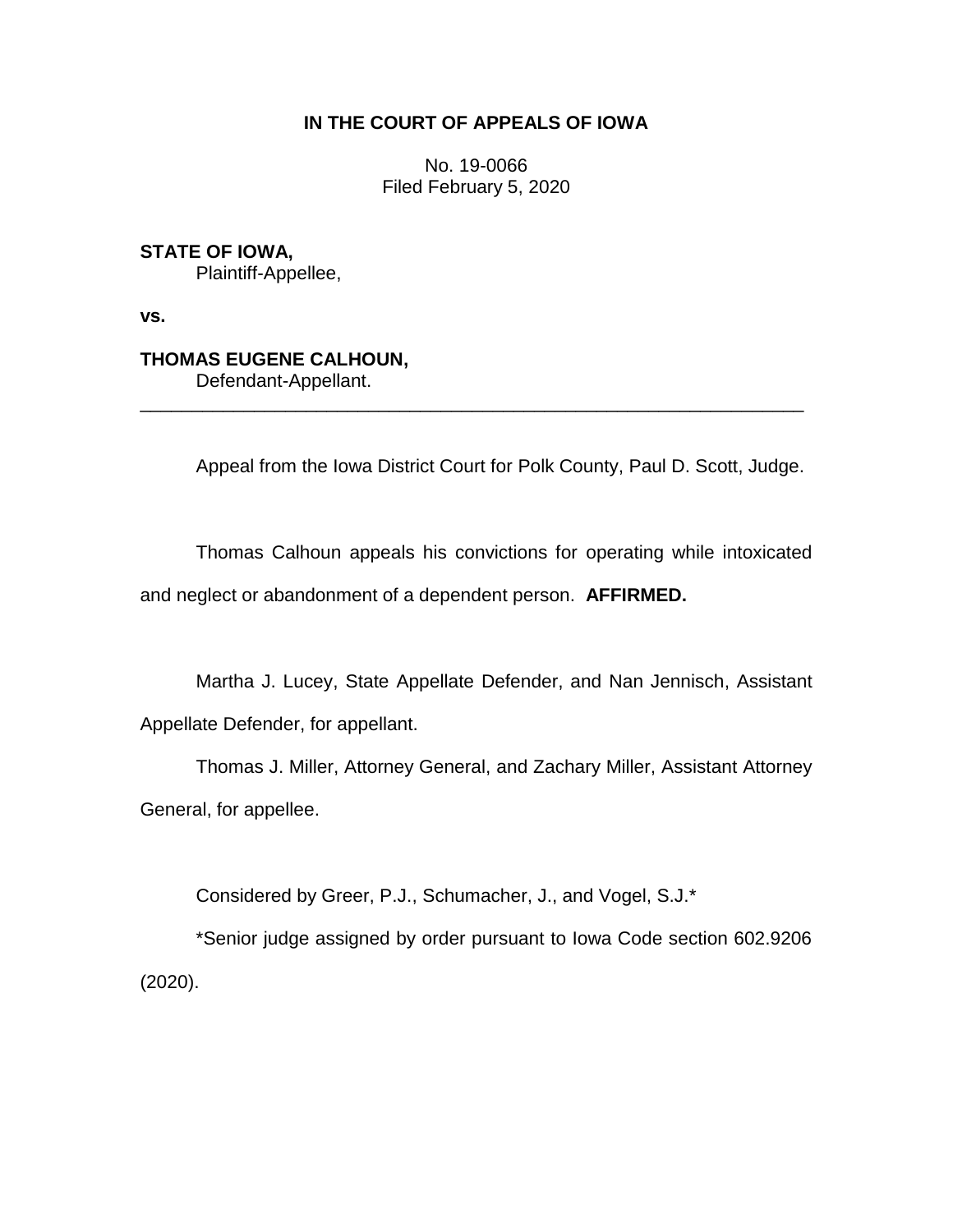## **VOGEL, Senior Judge.**

 $\overline{a}$ 

Thomas Calhoun appeals his convictions for operating while intoxicated (OWI)—third offense and two counts of abandonment or neglect of a dependent person.<sup>1</sup> Following a jury trial, the court sentenced him to terms of incarceration not to exceed five years for OWI and ten years for each charge of neglect or abandonment, all to run concurrently to each other, plus fines and surcharges. On appeal, he argues his trial counsel was ineffective for failing to move for judgment of acquittal on the basis of insufficient evidence to prove intoxication. 2

"We review ineffective-assistance-of-counsel claims de novo." *State v. Straw*, 709 N.W.2d 128, 133 (Iowa 2006). To prove ineffective assistance of counsel, Calhoun "must demonstrate (1) his trial counsel failed to perform an essential duty, and (2) this failure resulted in prejudice." *Id*. He "must prove both elements by a preponderance of the evidence." *Id*.

To convict Calhoun of OWI, the State must prove he operated a vehicle while intoxicated. *See* Iowa Code § 321J.2(1) (2018); *State v. Hopkins*, 576 N.W.2d 374, 377 (Iowa 1998). Proof that he committed OWI while his children were in the vehicle would support his conviction for neglect or abandonment of a dependent person. *See* Iowa Code § 726.3; *State v. Caskey*, 539 N.W.2d 176, 177 (Iowa 1995).

 $1$  Calhoun was also convicted of driving while barred, receiving a term of incarceration not to exceed two years in the same proceeding. He does not appeal from that conviction and sentence.

<sup>2</sup> Effective July 1, 2019, the Iowa legislature prohibited ineffective-assistance-ofcounsel claims on direct appeal. *See* 2019 Iowa Acts ch. 140, § 31 (codified at Iowa Code § 814.7). Because Calhoun's appeal was pending on July 1, 2019, the State concedes this statutory change does not apply here and his ineffectiveassistance claim is properly before us. *See State v. Macke*, 933 N.W.2d 226, 230– 36 (Iowa 2019).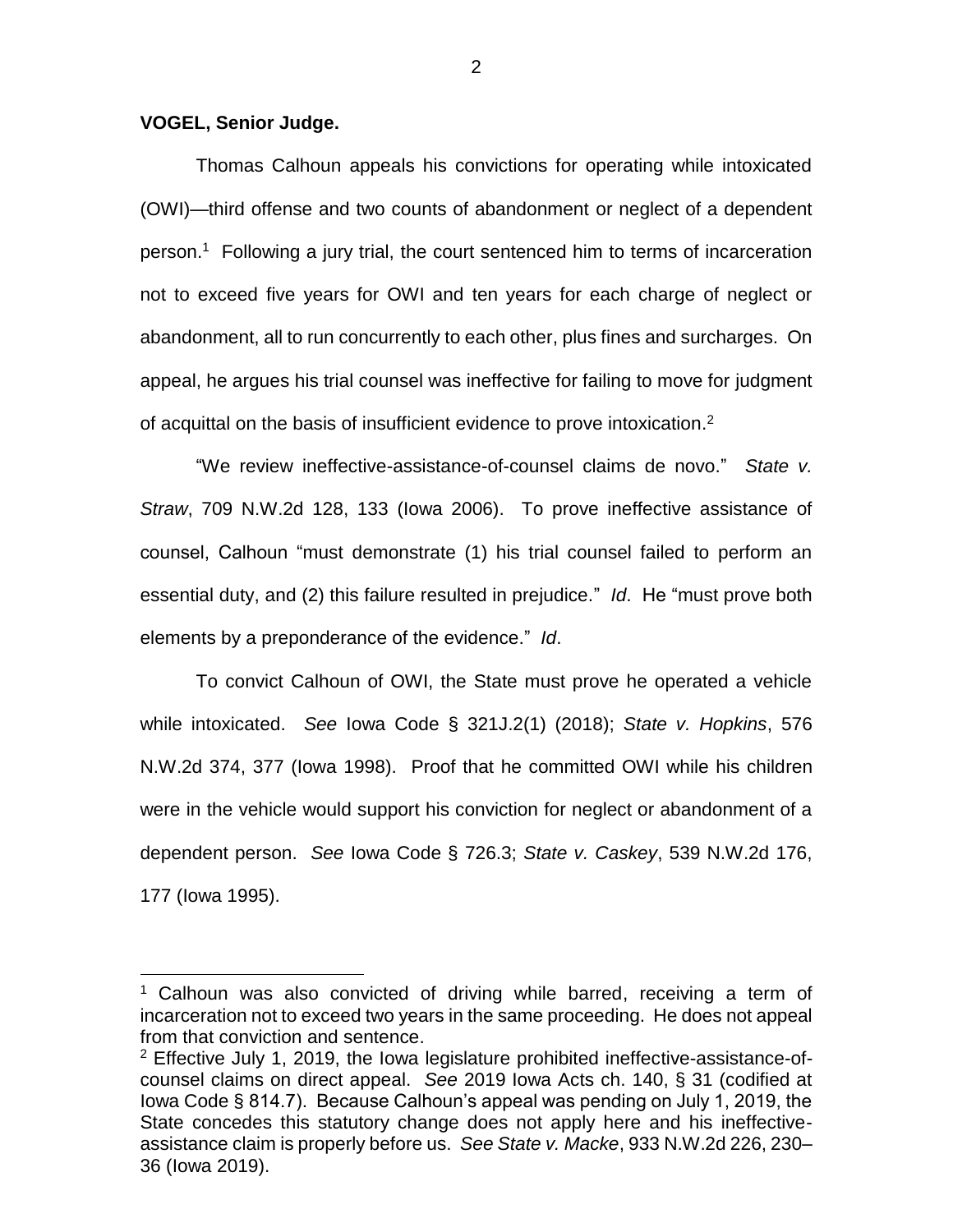"Substantial evidence exists to support a verdict when the record reveals evidence that a rational trier of fact could find the defendant guilty beyond a reasonable doubt." *State v. Truesdell*, 679 N.W.2d 611, 615 (Iowa 2004). "In making this determination, '[w]e view the evidence in the light most favorable to the verdict,' including all reasonable inferences that may be deduced from the record." *Id.* (alteration in original) (quoting *State v. Gay*, 526 N.W.2d 294, 295 (Iowa 1995)). "[I]f the record reveals substantial evidence, counsel's failure to raise the claim of error could not be prejudicial," and we must reject the ineffectiveassistance claim. *Id.* at 616.

On April 14, 2018, Calhoun was driving southbound on Merle Hay Road in Des Moines when his vehicle appeared to stall in the road. He briefly struggled to open the driver's side door. He then kicked the glass out of the door's window, crawled out the opening, and walked away from the vehicle. His two children, ages nine and eleven, also exited the vehicle and stood in a parking lot next to the road. As Calhoun walked away, he removed his sweatshirt and threw it in the middle of the street, leaving only a tank top on his upper body on a cold and rainy April day.

Des Moines police soon located Calhoun standing outside a nearby business. Officer Parker Day arrived on the scene first. He testified Calhoun was unable to respond verbally, seemed disassociated from reality, and was "grunting and clenching up." Officer Craig Vasquez arrived shortly thereafter, and he testified Calhoun was underdressed for the cool weather, "appeared to be very agitated," and "was flexing his arms." Based on their observations, both officers suspected Calhoun was under the influence of PCP or a similar drug. Calhoun's mother also arrived at the scene, and she testified she told officers she believed he was under the influence of something at the time. The officers' body camera